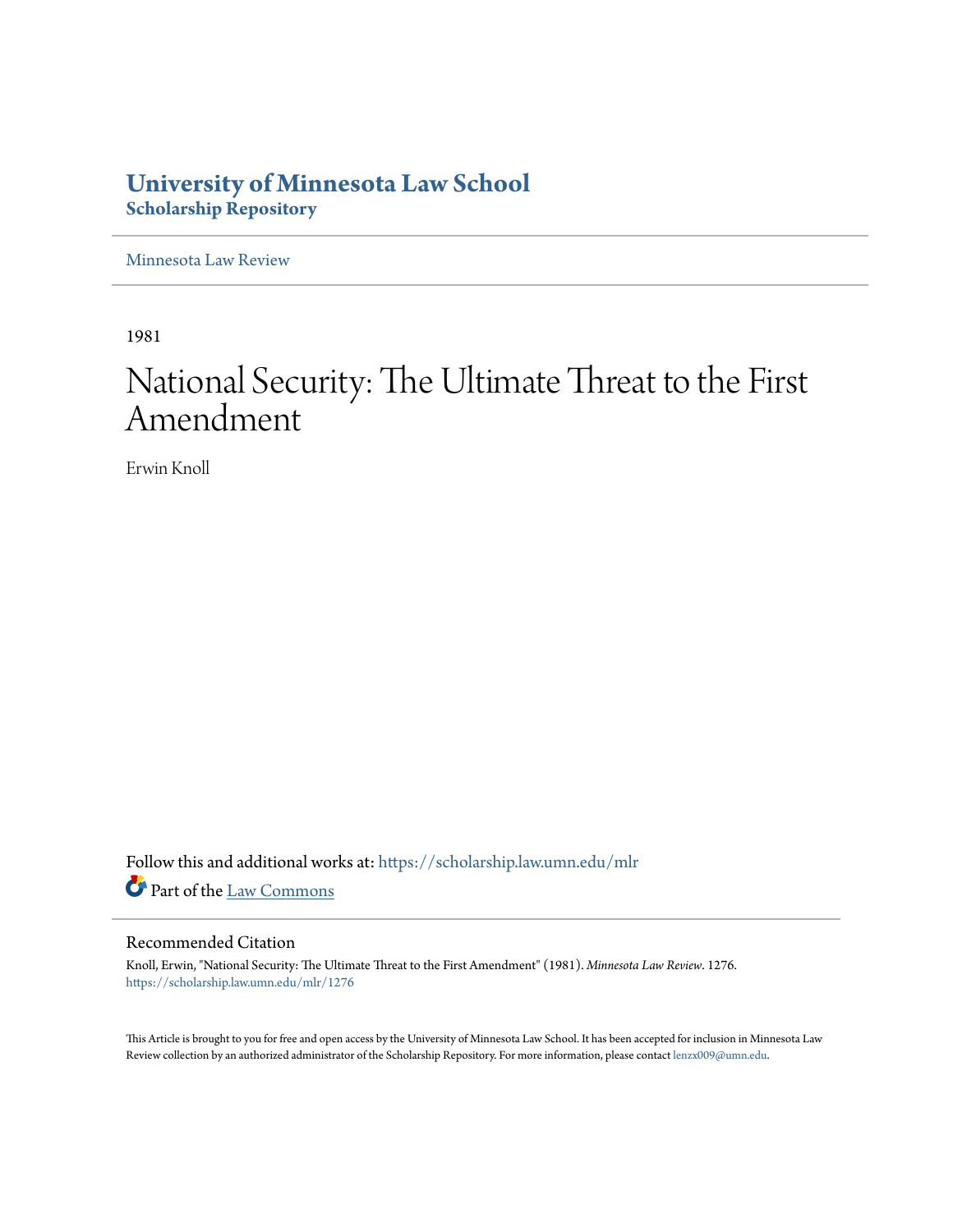### National Security: The Ultimate Threat to the First Amendment

#### Erwin **Knoll\***

#### **I.** INTRODUCTION

"Depend upon it, Sir," Samuel Johnson observed, "when -any man knows he is to be hanged in a fortnight, it concentrates his mind wonderfully."' Being subjected to a prior restraint on utterance and publication has much the same effect. Fortunately, very few Americans have had the experience. As one of those few, I can assure you that I never gave the first amendment such close attention, or such deep devotion, as during the six months and nineteen days when I was deprived of its full protection **by** court order.2

Obviously, most of us respect the first amendment, or at least pay **lip** service to it, as a cornerstone of our freedom. Journalists, in particular, are swift to sing its praises and invoke its protection. I suspect, however, that few of us can appreciate the constitutional guarantee of freedom of speech and of the press as fully as one who has been directed **by** a court, on penalty of fine and imprisonment, to refrain from "publishing or otherwise communicating or disclosing in any manner" certain words, sentences, paragraphs, facts, or ideas.3

This paper discusses those aspects of *United States v. Progressive, InC.4* which have a direct bearing on my thesis that governmental claims of national security constitute the ulti-

**<sup>\*</sup>** Editor of *The Progressive.*

**<sup>1.</sup>** *6* **J.** BoswELL, **THE LIFE OF SAMUEL** JOHNSON **309** (W. Croker ed. 1846) (1st ed. London **1791).**

<sup>2.</sup> *See* United States v. Progressive, Inc., 467 F. Supp. **990 (W.D.** Wis.), *dismissed mem.* **610 F.2d 819** (7th Cir. **1979).** The temporary restraining order was issued on March **9, 1979,** the preliminary injunction on March **26, 1979,** and the secret order on June **15, 1979.** The case was commenced on March **8, 1979,** and was dismissed on September **23, 1979.** In addition to court records, a **full file** is maintained **by** The Progressive Foundation, **315** W. Gorham St., Madison, Wisconsin **53703.**

**<sup>3.</sup>** United States v. Progressive, Inc., No. **79-C-98** (W.D. Wis. March **9, 1979)** (order granting temporary restraining order).

<sup>4. 467</sup> F. Supp. **990** (W.D. Wis.), *dismissed mem.* **610 F.2d 819** (7th Cir. **1979).**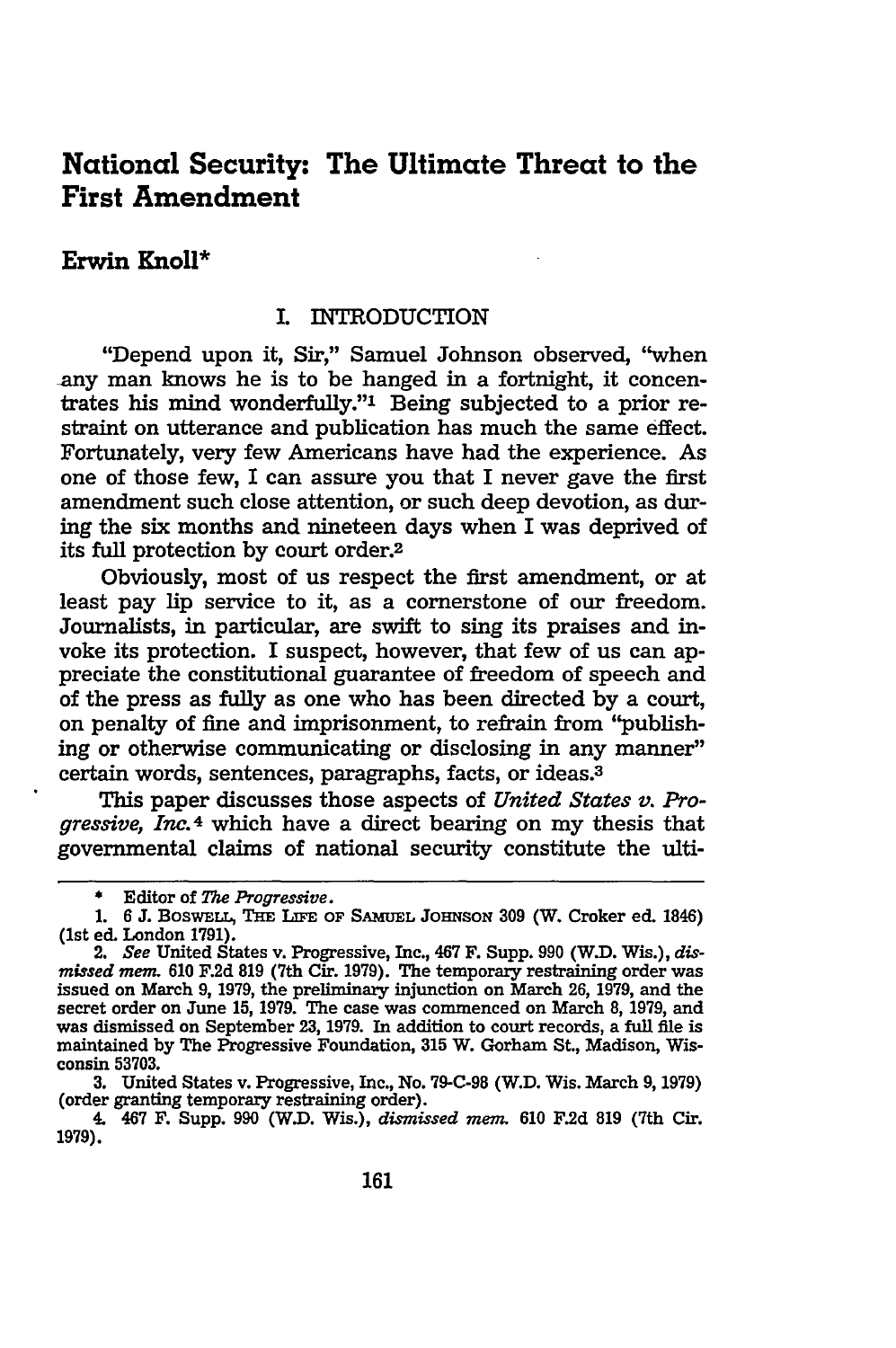mate threat to the first amendment. As it happens, certain aspects of that case directly relate to the historic case this symposium is commemorating, for I believe it is important to recognize that the United States Supreme Court's decision in *Near v. Minnesota,5* which we quite properly celebrate as a great victory for the first amendment, helped lay the groundwork for potentially the most injurious assaults on freedom of speech and of the press.

I am referring, of course, to the narrow exception stipulated **by** Chief Justice Hughes in *Near,* when he observed that in time of war, "no one would question that a government might prevent actual obstruction to its recruiting service or the publication of the sailing dates of transports or the number and location of troops."<sup>6</sup> That passage was cited by the United States Government in **1979** as a basis for restraining *The Progressive,7* a monthly magazine, from publishing certain technical information concerning the manufacture of nuclear weapons. In the words of Federal District Court Judge Robert W. Warren:

Times have changed significantly since **1931** when *Near* was decided. Now war by foot soldiers has been replaced in large part by war by machines and bombs. No longer need there be any advance warning or any preparation time before a nuclear war could be commenced.

In light of these factors, this Court concludes that publication of the technical information on the hydrogen bomb contained in *[The Progressive's]* article is analagous to publication of troop movements or locations in time of war and falls within the extremely narrow exception to the rule against prior restraints.<sup>8</sup>

What Judge Warren concluded, in other words, was that the "extremely narrow exception" in *Near,* which Chief Justice Hughes explicitly had reserved for time of war, must also apply in time of peace because of the exigencies of the nuclear age. It must, in fact, apply at all times.

According to the Federal Atomic Energy Act of 1954,9 this narrow exception also applies to all nuclear data. The statute states: 'The term 'Restricted Data' means all data concerning (1) design, manufacture, or utilization of atomic weapons (2) the production of special nuclear material; or (3) the use of special nuclear material in the production of energy . . . ."<sup>10</sup>

**<sup>5. 283</sup> U.S. 697 (1931).**

*<sup>6.</sup> Id.* at **716.**

**<sup>7.</sup>** United States v. Progressive, Inc., 467 F. Supp. **990, 992** (W.D. Wis.), *dismissed mem.* **610 F.2d 819** (7th Cir. **1979).**

**<sup>8.</sup>** *Id.* at **996.**

**<sup>9.</sup>** Atomic Energy Act of 1954, 42 **U.S.C.** §§ 2011-2242 **(1976).**

**<sup>10.</sup>** *Id.* at § **2014(y).**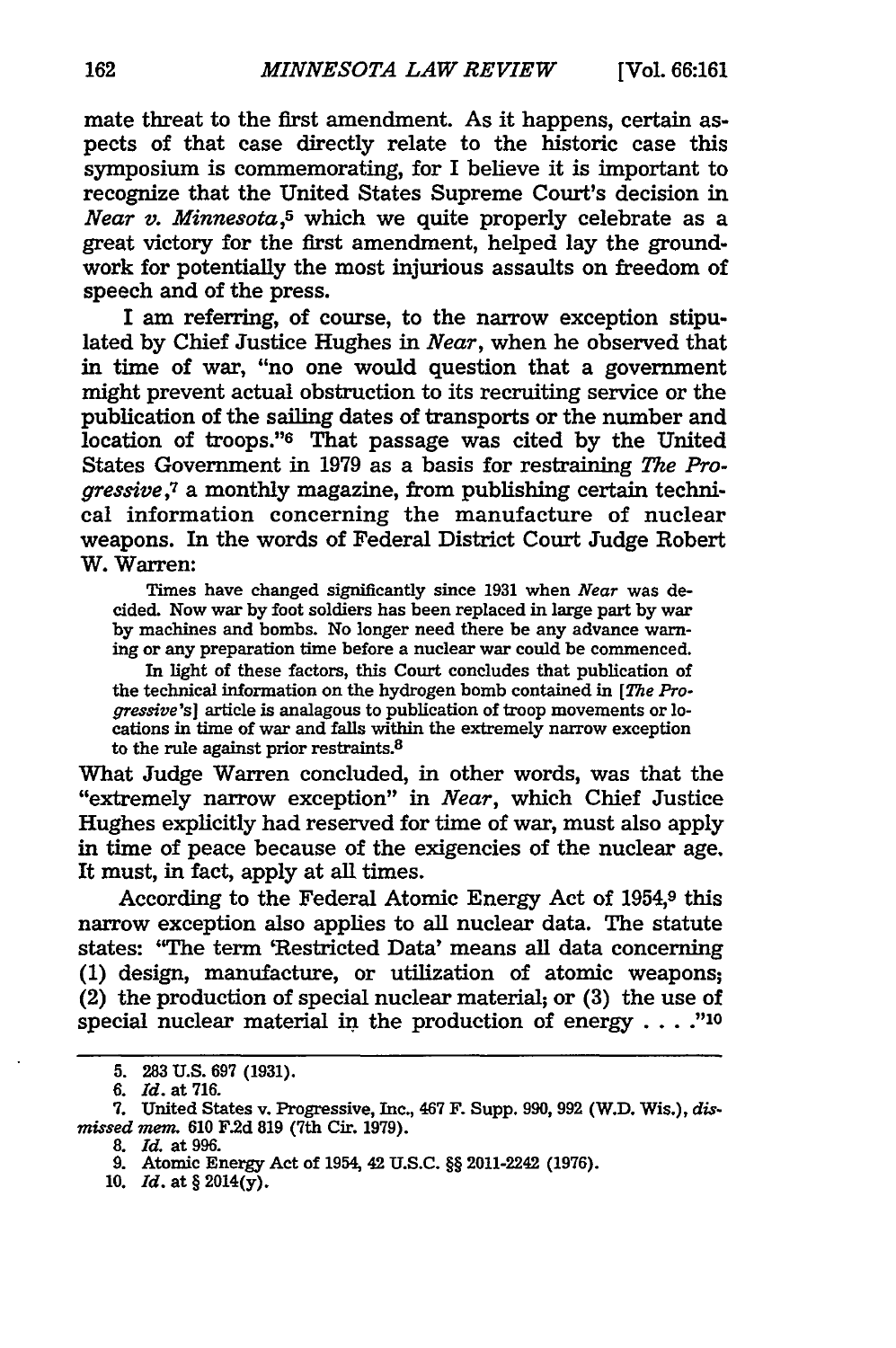Such information is "restricted" whether it originates within the government or within the mind of a private citizen.<sup>11</sup> Unless the information specifically has been "declassified or removed from the Restricted Data category,"12 such data may not be published.13 These are powers of censorship far more sweeping than those embodied in the "official secrets" laws of some nations<sup>14</sup> that make no pretense of observing freedom of the press.

In arguing its case before the United States Court of **Ap**peals for the Seventh Circuit,<sup>15</sup> the Government carried this narrow exception still further, contending that the publication of "technical information," presumably including but not confined to nuclear information, is not covered **by** the first amendment at all, but is, like obscenity,16 a form of unprotected speech.<sup>17</sup> The potential consequences of such a doctrine in our highly technological society are mind-boggling.

I do not mean to hold the *Near* decision, and its narrow exception, responsible for all of these unforeseen and unfortunate consequences. I do suggest that even the narrowest of exceptions have a way of attaining horrendous breadth, and that an exception based on considerations of national security can create truly pernicious results. **My** experience suggests four especially serious considerations. First, the invocation of national security against publishing certain information makes it extraordinarily difficult, and perhaps impossible, to apply first amendment principles. Second, in attempting to impose censorship on national security grounds, the Government is able to wield sweeping powers of selective prosecution which exert a severe chilling effect. Third, when prior restraint is sought to protect national security, the judicial process itself becomes a mockery. Fourth, once prior restraint is imposed for reasons of

**15.** Unfortunately, the Seventh Circuit never was given an opportunity to rule on the merits. In September, **1979** the Justice Department announced that the publication of similar material had rendered moot its attempt to block publication of *The Progressive's article. See* note **32** *infra* and accompanying text.

**16.** *See* Paris Adult Theatre v. Slaton, 413 **U.S.** 54 **(1973);** Kingsley Books, Inc. v. Brown, 354 **U.S.** 436 **(1957).**

**17.** Brief for Appellee, United States v. Progressive, Inc., **610 F.2d 819** (7th Cir. **1979).**

*<sup>11.</sup> See* United States v. Progressive, Inc., 467 F. Supp. **990, 993 (W.D.** Wis.), *dismissed me.* **610 F.2d 819** (7th **Cir. 1979).**

<sup>12.</sup> Atomic Energy Act of 1954, 42 **U.S.C.** § **2014(y) (1976).**

**<sup>13.</sup>** *See id.* §§ 2274, **2280.**

*<sup>14.</sup> See, e.g.,* Official Secrets Acts, 1911, 2 & **3** Geo. **5, c. 28, 10** & 11 Geo. **5, c. 75,** 2 & **3** Geo. **6, c.** 121; Atomic Energy Authority Act, 1954, **3** Eliz. 2, c. **32,** § **6,** sched. **3.**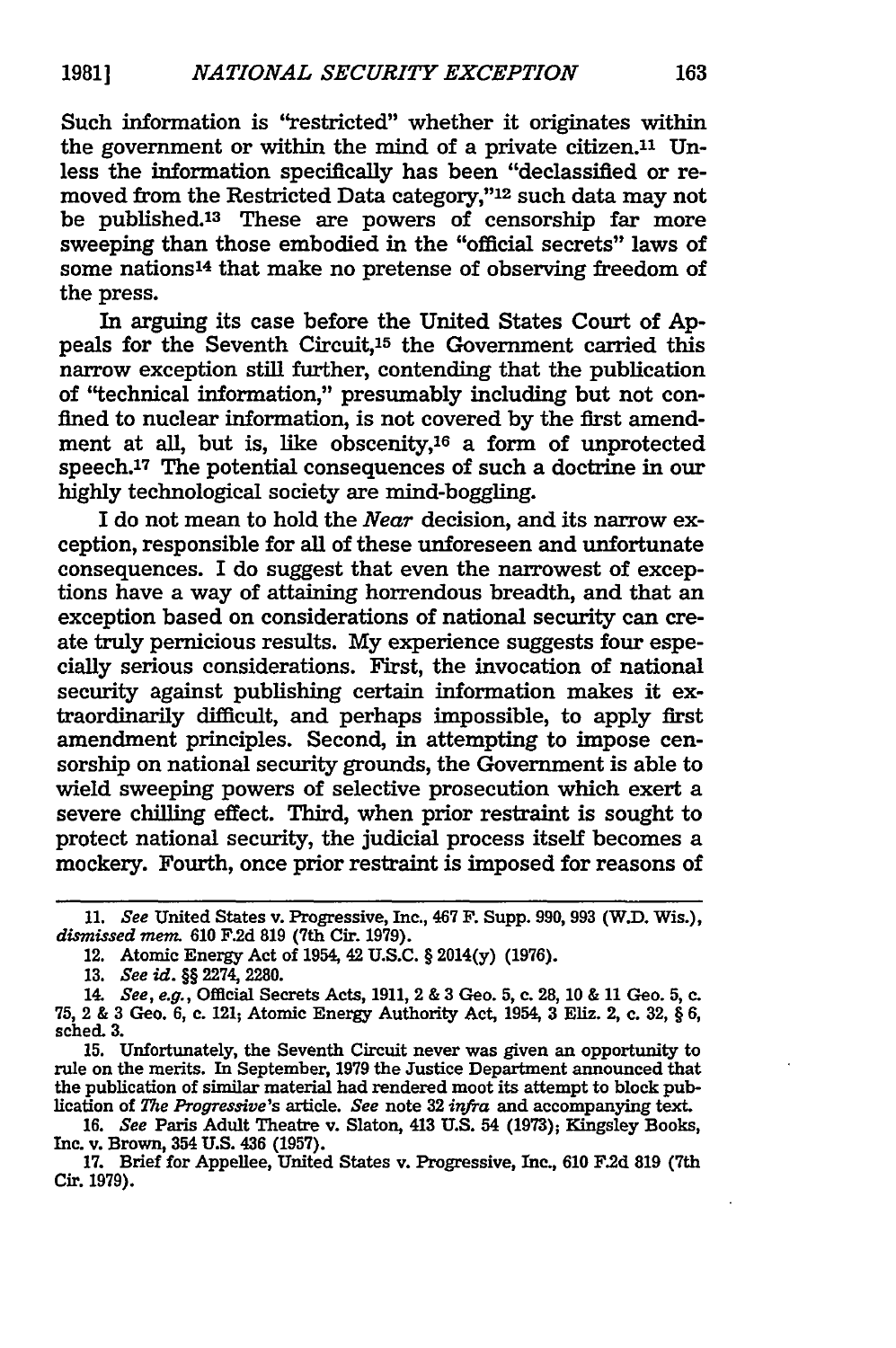national security, the infringement of other freedoms is a logical and inescapable consequence.

#### II. APPLICATION OF FIRST AMENDMENT PRINCIPLES

The invocation of national security makes it extraordinarily difficult, and perhaps impossible, to apply first amendment principles. Chief Justice Hughes exaggerated only slightly when he assumed in *Near* that "no one would question" infringement of the first amendment to protect military secrets in time of war.18 Few would have questioned such censorship a half century ago, and I suspect even fewer would do so today. In fact, most of us seem to have accepted the narrow exception of *Near* as an unwritten addendum to the first amendment. Even in legal and journalistic circles, the narrow exception tends to be taken for granted. Anyone who challenges it is likely to be dismissed as an "absolutist"—that is, as one who naively believes the first amendment actually means what it plainly says.19

Whenever anyone finds it necessary or expedient to weigh freedom in the balance against any other consideration, freedom is likely to be found wanting. That certainly is the case when freedom of speech and press is balanced against considerations of national security. The logic is irresistible: who would not gladly permit a trivial and temporary incursion against the Bill of Rights when the alternative might be military defeat or even a nuclear holocaust? That was precisely the logic Judge Warren articulated in the Progressive case when he stated, "you can't speak freely when you're dead."20

In the nuclear age, striking a balance between freedom and national security becomes a task charged with emotion that approaches, and sometimes attains, hysterical proportions. Judge Warren said, "I want to think a long, hard time before I'd give a hydrogen bomb to Idi Amin,"21 and the statement made headlines everywhere.22 When he later acknowledged that there was no way *The Progressive's* suppressed article could "give a

<sup>18.</sup> Near v. Minnesota, 283 **U.S.** 697, **716** (1931).

**<sup>19.</sup>** *See generally* Mooney, *"Right Conduct" for a "Free Press",* **HARPER'S,** March 1980, at 35-44.

<sup>20.</sup> United States v. Progressive, Inc., No. 79-C-98 (W.D. Wis. March 9, 1979) (comment from the bench).

<sup>21.</sup> *Id.*

<sup>22.</sup> *See* N.Y. Times, March **10,** 1979, at 1, col 2; N.Y. Times, March **11,** 1979, § 4, at 20, col. **1;** Wash. Star, March 10, 1979, at 1, col **1; Chi.** Tribune, March 10, 1979, § 1, at 1, coL 2. Some reporters actually asked me whether we had any subscribers in Uganda.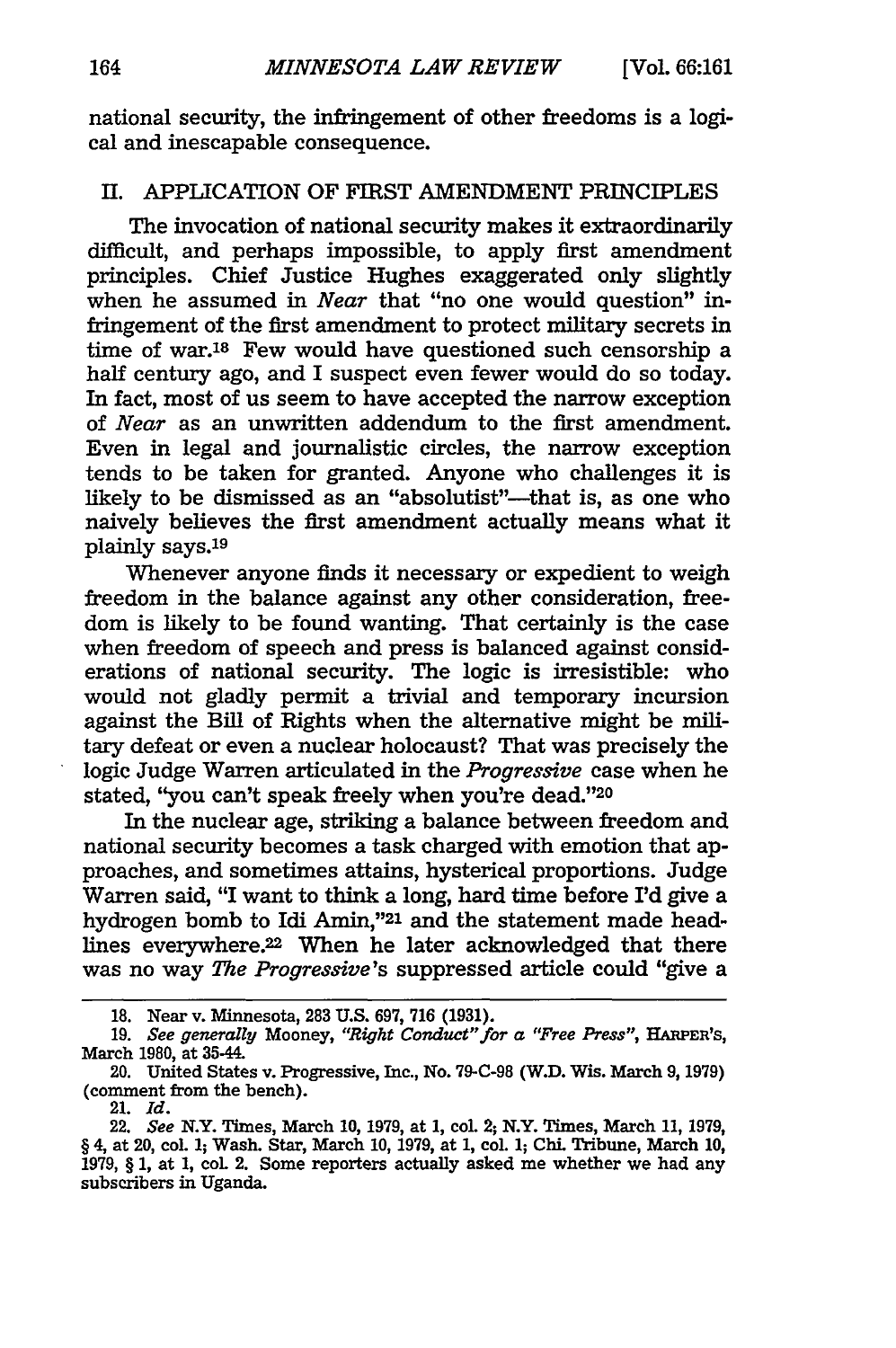hydrogen bomb to Idi Amin,"<sup>23</sup> hardly anyone paid attention.

Confronted with Government allegations that national security was at stake, much of the press abandoned not only its principles, but also its minimal standards of accuracy.24 A headline in the *Lansing State Journal* blared, "You, Too, Can Build H-Bomb,"25 and an editorial in *The San Francisco Chronicle* described our article as "a handy guide to building your own H-bomb."26 *The Washington Post* editorialized that it was "John Mitchell's dream case-the one the Nixon administration was never lucky enough to get: a real First Amendment loser."27

In the atmosphere created **by** such reporting and commentary, against the background of fully justifiable public apprehension about nuclear dangers, predictions of a "judicial climate" hostile to the first amendment are almost certain to become self-fulfilling prophecies.28 Any case that pits the first amendment against official assertions of national security is likely to turn out "a real First Amendment loser."

#### III. SELECTIVE PROSECUTION AND ITS CHILLING **EFFECT**

In attempting to impose censorship on grounds of national security, the government is able to wield sweeping powers of selective prosecution which can exert a severe chilling effect. An example that has become all too familiar in recent years is the Central Intelligence Agency's punitive litigation against dissident former employees who have attempted to publish books about the Agency.<sup>29</sup> No such action has been taken, of course, against former high government officials who have drawn freely on classified materials for their published works.

Where nuclear "secrets" or other scientific or technical

29. *See* Haig v. Agee, **101** *S.* Ct. **2766** (1981); Snepp v. United States, 444 U.S. **507** (1980); United States v. Marchetti, 466 F.2d **1309** (4th Cir.), *cert. denied,* 409 **U.S. 1063** (1972).

<sup>23.</sup> United States v. Progressive, Inc., 467 F. Supp. 990, 993 (W.D. Wis.), dis*missed mem.* **610** F.2d **819** (7th Cir. **1979)** (comment from the bench).

<sup>24.</sup> *See generally* Bagdikian, *A Most Insidious Case,* **QUmL,** June 1979, at 21-26.

**<sup>25.</sup>** Lansing State J., March 9, 1979, at 1.

<sup>26.</sup> S.F. Chronicle, March 20, 1979, at **38,** col. 1.

<sup>27.</sup> Wash. Post, March 11, 1979, § C, at 6, col 1.

<sup>28.</sup> *See* note 23 *supra* and accompanying text. In ruling on the preliminary injunction, Judge Warren made a point of noting that "even the press" wasn't supporting a continuation of *The Progressive* case. United States v. Progressive, Inc., 467 F. Supp. 990, 996 (WD. Wis.), *dismissed mem.* 610 F.2d 819 (7th Cir. 1979).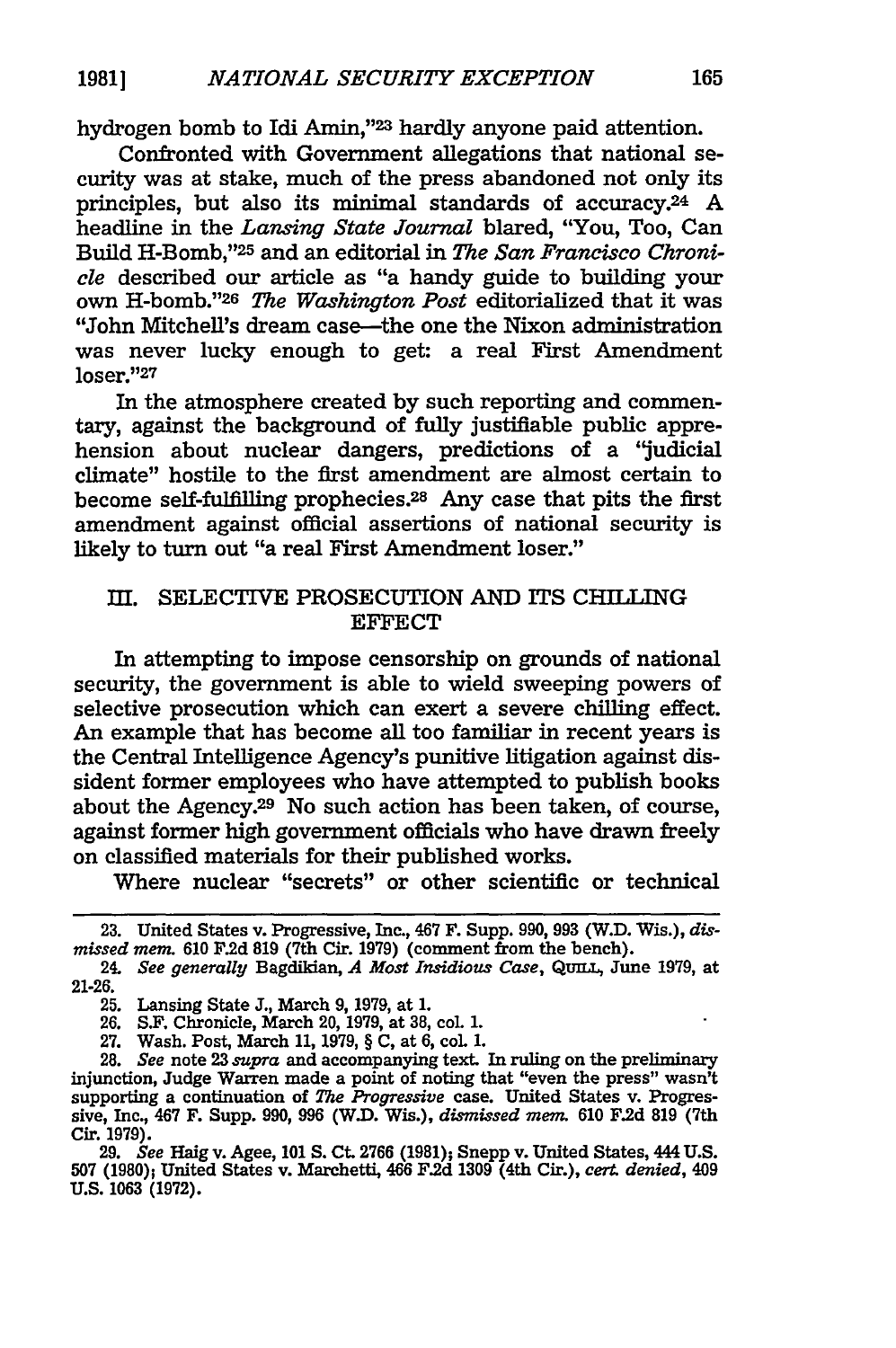matter is concerned, the potential for abuse is even greater; the "restricted" knowledge is widespread within the scientific community, and even outside of it. Dr. Edward Teller, often described as "the father of the H-Bomb," has said of his offspring, "in science there are very few real secrets. **I** assume the French and the British probably know many of our secrets. The Russians, I venture to guess, know most of our secrets including quite a few that we haven't even discovered as yet."30 When some are allowed to disseminate the secret, while others may be subjected to prior restraint or prosecution, the potential for intimidation is enormous.

In the course of the *Progressive* case, our attorneys submitted to the courts more than two dozen publications or broad-<br>cast transcripts that contained some or all of the allegedly "secret" material that we had been enjoined from publishing.<sup>31</sup> *A Milwaukee Sentinel* reporter, after a week of research in the public libraries of Milwaukee, Wisconsin and Waukegan, Illinois, came up with the "secret" of the H-Bomb and published it in his newspaper.32 Dr. Teller himself gave the "secret" away years ago in an article for the *Encyclopedia Americana.33* Yet *The Progressive* alone was singled out for prior restraint.

When the government invokes national security to protect technical or scientific "secrets" from dissemination, its claims should be viewed with extreme skepticism; there are few secrets in science that last for more than a few months. The notion of "atomic secrecy," however, is so deeply imbedded in the public consciousness that the government's national security claims are likely to be believed. Even if the government's secrecy rationale eventually can be refuted as it was in the *Progressive* case, the costs can be so formidable that they constitute a chilling effect against publication. Before the Government dropped its case, *The Progressive* had incurred almost \$250,000 in legal costs-a huge sum for a small, financially unstable political journal. *The Progressive* is still a long way from paying off its indebtedness. The pressures on *The Progressive's* small staff and budget came close to forcing it out of

**<sup>30.</sup>** N.Y. Times, May 27, 1973, opinion page.

<sup>31.</sup> See, e.g., Taylor, *Nuclear Safeguards*, ANNUAL REVIEW OF NUCLEAR SCI-ENCE 407 **(1975).** One of these publications was a Soviet journal that we obtained from a Swedish library. See Prokhorov, SOVIET PHYSICS USPEKHI, 547 **(1976).**

**<sup>32.</sup>** Milwaukee Sentinel, **April 30,** 1979, at **1,** coL **1.**

<sup>33.</sup> E. Teller, *Hydrogen Bomb*, 14 ENCYCLOPEDIA AMERICANA 654-56 (1979).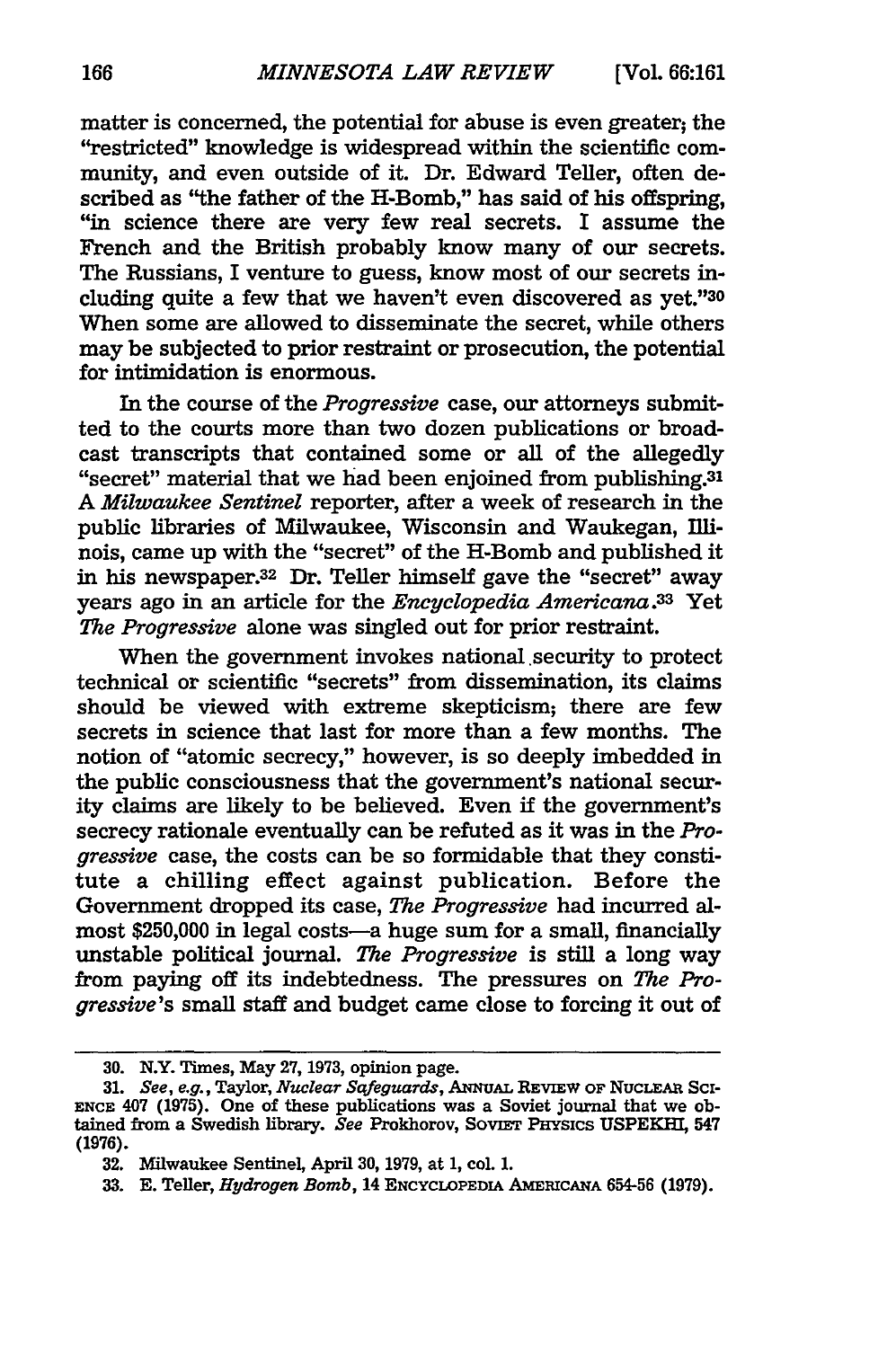business and might easily dissuade another publication from pursuing its first amendment rights.

#### IV. PRIOR RESTRAINT **AND** THE JUDICIAL PROCESS

When prior restraint is sought to protect national security, the judicial process itself becomes a mockery. For the sake of consistency, if for no other reason, the government must insist on maintaining the same sort of secrecy in court that it is trying to enforce in print. The results can be both ludicrous and ominous. For example, under a protective order sought by the Government and granted by the court,<sup>34</sup> the Government was able to precensor all court filings, determining which documents would be submitted only *in camera* and which would be part of the public record of the case.

Additionally, in order to participate in our defense, all of our attorneys had to submit to security clearance by the Government.35 The actual defendants in the case chose not to submit to this clearance, because we objected to the process in principle and did not want to be burdened with any more "secrets" that we could not publish. We were thus unable to participate effectively in our own defense, and were denied access to substantial portions of the court record, including "classified" sections of briefs filed in our behalf. Similarly, exhibits and affidavits filed by our attorneys were ordered by the Government to be held *in camera,* and the contents of these materials, and, in some cases, their very existence, were not made known to us until long after the Government had abandoned its attempt at prior restraint. When we asked Judge Warren to vacate his preliminary injunction against publication, he rejected our motion in a secret opinion<sup>36</sup> which we, the defendants bound by it, were unable to see for many months.37 Our expert witnesses, too, had to submit to security clearances so that they could familiarize themselves with court documents, or at least with the contested article. In some instances, potential witnesses refused, on principle, to submit to clearance. In other instances, the clearance process took so long that we

<sup>34.</sup> United States v. Progressive, Inc., No. **79-C-98 (W.D.** Wis. March **14, 1979)** (protective order).

**<sup>35.</sup>** *See generally* Mooney, *supra* note **19,** at **35.**

**<sup>36.</sup>** United States v. Progressive, Inc., No. **79-C-98** (W.D. Wis. June **15, 1979)** (secret order).

**<sup>37.</sup>** Even today, some portions of the court record remain sealed-not because they contain "secrets," but because the government regards them as "sensitive."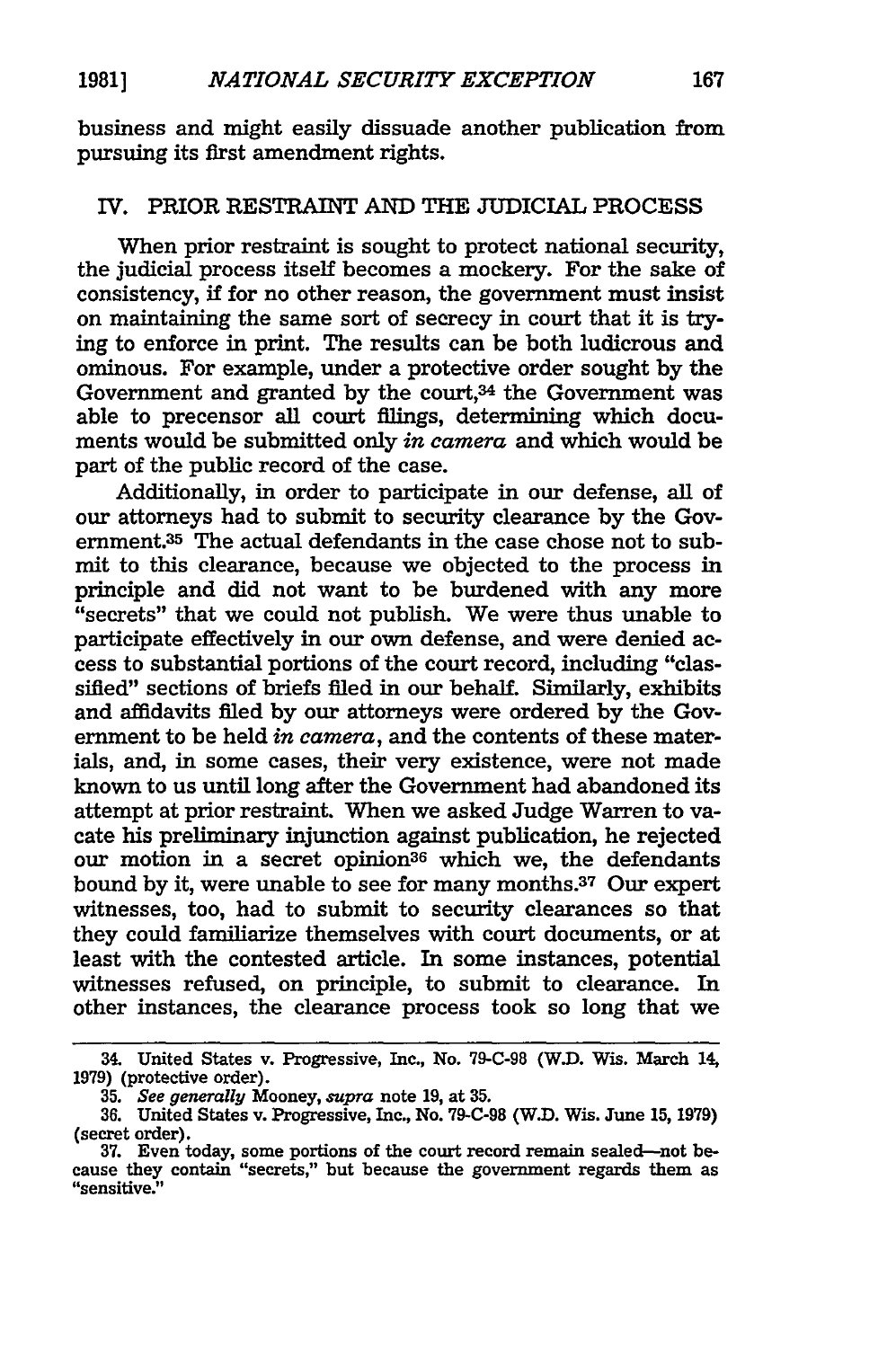were, in fact, denied permission to avail ourselves of these experts' testimony or assistance.

When the court went into closed session, the defendants, as well as the public and the press, were excluded. The defendants' attorneys were cautioned not to discuss, even with their clients, what had transpired *in camera,* a stricture which they scrupulously observed. Fortunately, the Court of Appeals decisively rejected a Government motion that our appeal be argued *in camera.*

Since we were enjoined not only from publishing the specific article, but also from "otherwise communicating or disclosing" its contents "in any manner," we found ourselves severely inhibited in what we could say about the Government's assault on our first amendment rights. The most frustrating example was the aforementioned *Milwaukee Sentinel* article based on research in the Milwaukee and Waukegan public libraries.38 When our attorneys submitted it to the court, the Government ordered it held *in camera.* That meant we could not discuss it, under the terms of the court's protective order, without risking a contempt citation and possible prosecution under the Atomic Energy Act.

All of these severe distortions of the judicial process help to illustrate why prior restraint has always been held in particular contempt by those who value freedom. Prior restraint is, perhaps, the most obnoxious form of governmental abuse because it puts the government's own conduct beyond public scrutiny. In the absence of censorship, any other offense against liberty is, at least, visible to the people; prior restraint provides its own blanket of concealment. The government needs to offer no public justification for imposing secrecy; the justification itself is secret.

#### V. INFRINGEMENT OF OTHER FREEDOMS

Once a prior restraint is imposed for reasons of national security, the infringement of other freedoms is a logical and inescapable consequence. In this respect, censorship on grounds of national security carries implications that are unique and extremely disturbing, especially for those who are being censored. It was only gradually, during the half-year we were under court-ordered restraint, that we became **fully** aware of those implications.

**<sup>38.</sup>** See note **32** supra and accompanying text.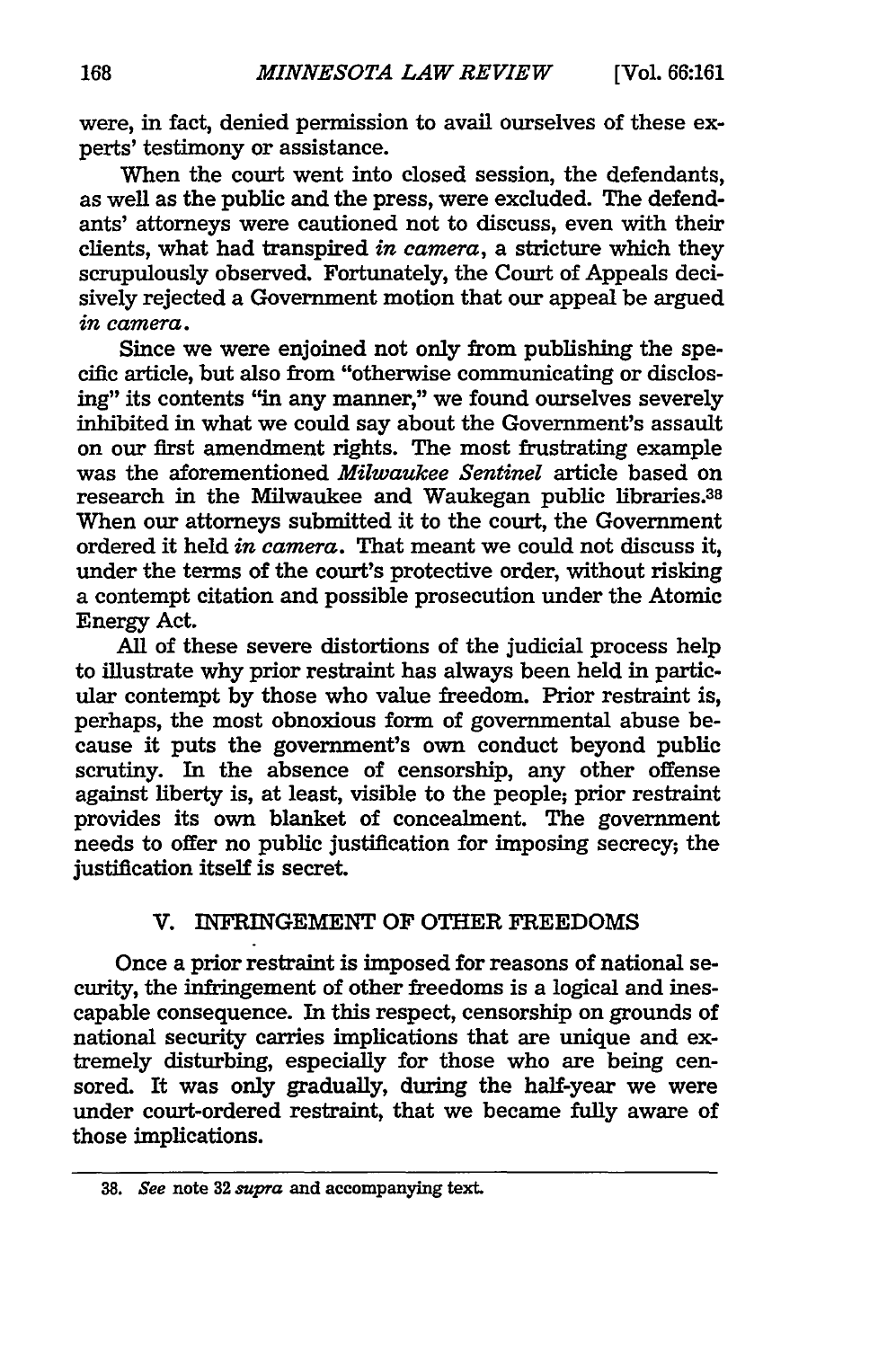The United States Government alleged, and the court agreed, that we possessed a "secret" which, **if** disclosed, might create catastrophic consequences for the United States and, indeed, for the entire world. The Government implied that some foreign powers or other interests would be eager to possess that "secret." The "secret" could be conveyed in a few sentences consisting entirely of nontechnical words.

If the Government really believed all that, it had an obligation to take every conceivable step to protect the "secret" and prevent is disclosure. At *The Progressive* and its printing contractors, there were perhaps a dozen persons--editors, typists, typesetters, and proofreaders-who had read Howard Morland's article, 'The H-Bomb Secret,"39 and were, therefore, in a position to divulge the "secret." There were also other people to whom we or the author had shown the manuscript at various points in its preparation in order to obtain guidance or verification. They, too, were in a position to divulge the "secret."

If the Government was serious about the consequences of disclosure, surely its responsibility did not end with the imposition of a court-ordered prior restraint on publication. What was to prevent any one of us from whispering the "secret" to a foreign agent over a beer in a neighborhood saloon, from sealing it in a letter and dropping it in a mailbox, or from blurting it out over the telephone? Should we not assume, then, that forevermore--or for as long as our "secret" was, in the Government's view, a secret-we would be followed, kept under surveillance, have our mail read, our telephone tapped, or our every conversation monitored? We never dwelled on such possibilities because we never believed for a moment that the Government actually was convinced of its own "secrecy" claims. The logic, however, was there, and will apply **if** the Government again attempts to impose prior restraint on grounds of national security. Censorship raises the possibility of far more sinister assaults on liberty than the imposition of a prior restraint.

#### VI. **CONCLUSION**

I have said nothing here about the impact of censorship on public policymaking in a supposedly democratic society. This is not an oversight. 'The people's right to know" is a critically important doctrine, but one that is separate from first amend-

**<sup>39.</sup>** *The Progressive* did eventually publish the article. *See* Morland, *The H-Bomb Secret-How We Got 1t Why We're Telling It,* THE PROGRESSIVE, November **1979,** at 14.